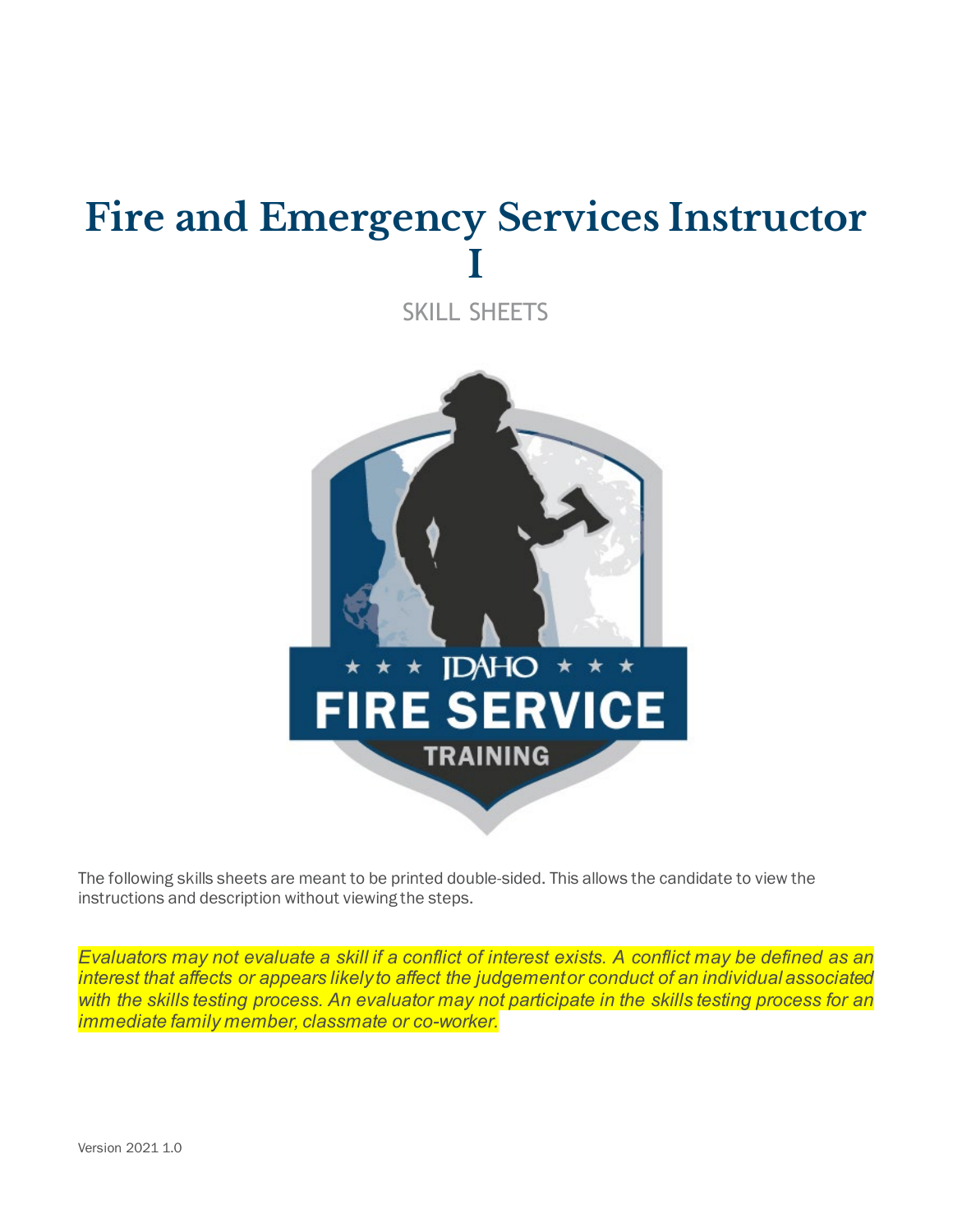

This page was intentionally left blank.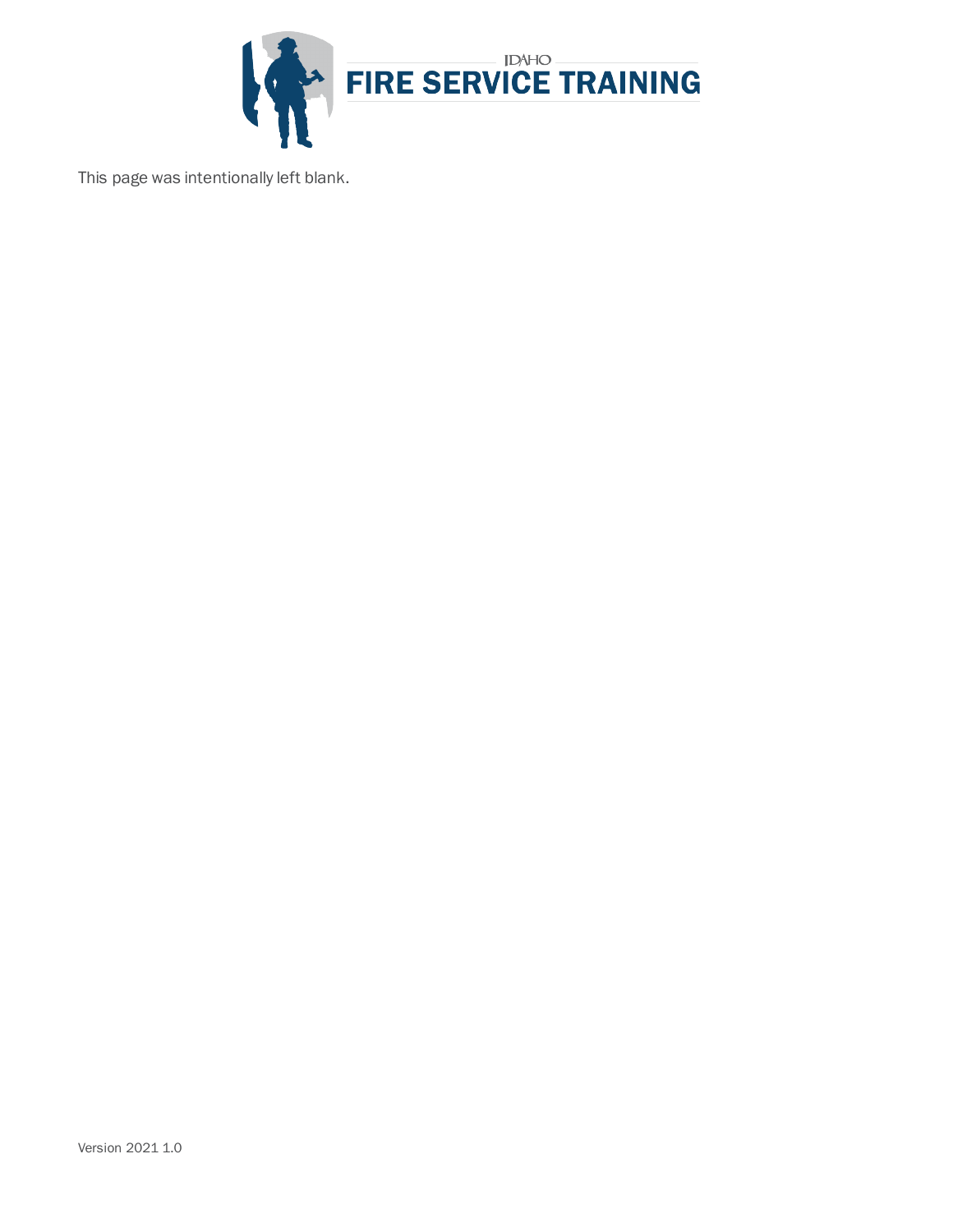

Training Records & Report Forms

Skill Sheet 1

|                | Standard: 4.2.5                                                                                                   | Task: Complete training records and report forms. |                   |      |               |      |
|----------------|-------------------------------------------------------------------------------------------------------------------|---------------------------------------------------|-------------------|------|---------------|------|
|                | NFPA 1041, 2019 Edition                                                                                           |                                                   |                   |      |               |      |
|                | Performance outcome: The candidate will complete training records and reports, given policies and procedures, so  |                                                   |                   |      |               |      |
|                | that required reports are accurate and submitted in accordance with procedures.                                   |                                                   |                   |      |               |      |
|                | Conditions: Given policies and procedures, forms, and conditions, the candidate shall demonstrate the ability to: |                                                   |                   |      |               |      |
|                |                                                                                                                   |                                                   |                   |      |               |      |
| NO.            | <b>TASK STEPS</b>                                                                                                 |                                                   | <b>FIRST TEST</b> |      | <b>RETEST</b> |      |
| $\mathbf{1}$ . | Review policies and procedures for reporting results and processing                                               |                                                   | Pass              | Fail | Pass          | Fail |
|                | records and reports                                                                                               |                                                   |                   |      |               |      |
| 2.             | Alphabetize student documents                                                                                     |                                                   |                   |      |               |      |
| $\mathcal{E}$  | Transfer student information onto correct form                                                                    |                                                   |                   |      |               |      |
| 4.             | Transfer information legibly and accurately complete all training                                                 |                                                   |                   |      |               |      |
|                | documentation                                                                                                     |                                                   |                   |      |               |      |
| 5.             | Use basic report writing techniques                                                                               |                                                   |                   |      |               |      |
| 6.             | Complete records and report any unusual circumstances                                                             |                                                   |                   |      |               |      |
|                | Did candidate perform the skill swiftly, safely, and with competence?                                             |                                                   |                   |      |               |      |

*Candidate must successfully complete 100% of the required steps to achieve a passing grade.*

Evaluator/candidate comments:

Evaluator's signature

□ Candidate achieved a passing score of 100%.

Retest evaluator's signature

Candidate's signature

□ I acknowledge not passing this skill station.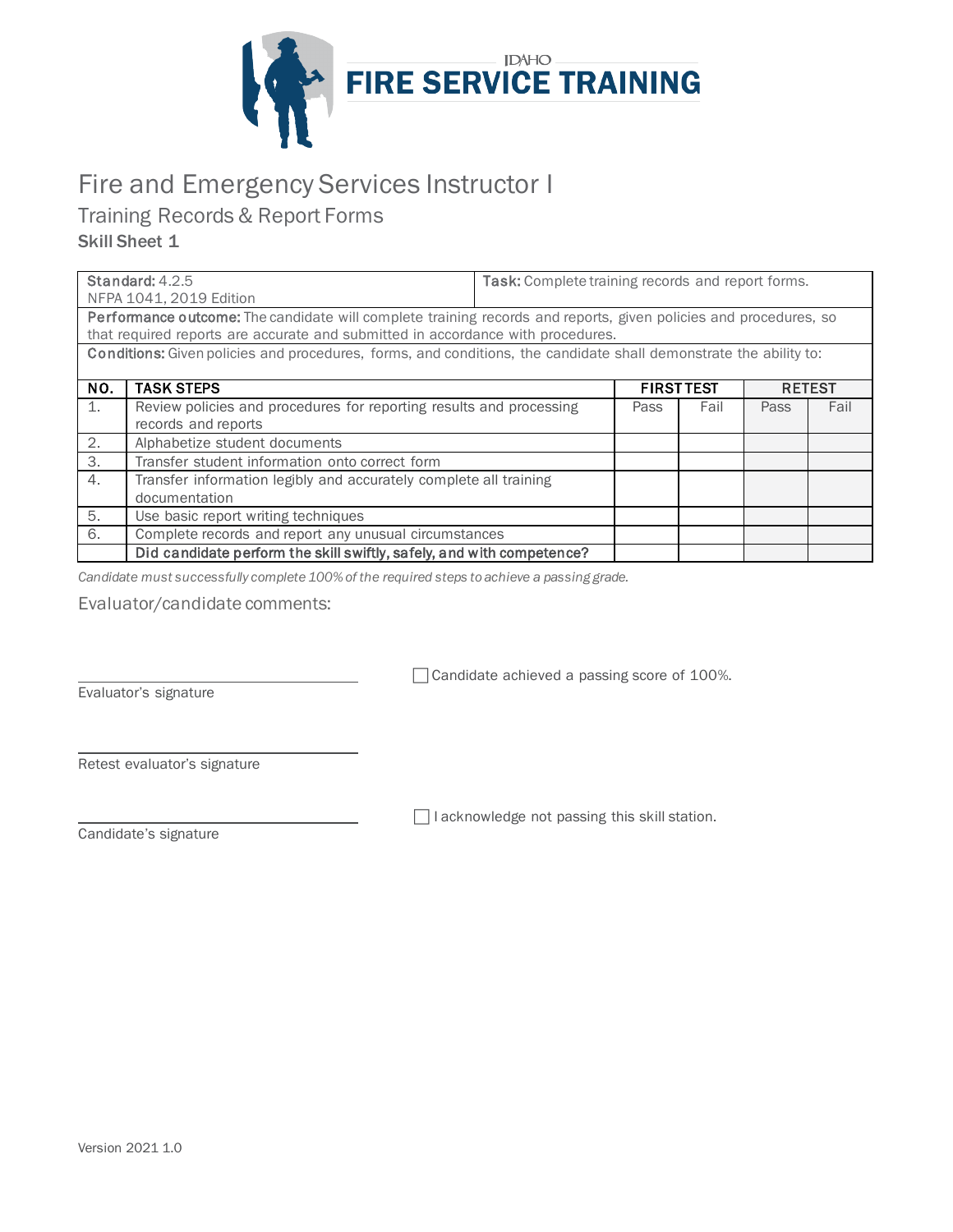

Assemble Course Materials

Skill Sheet 2

| Standard: 4.2.2                                                                                                         | <b>Task:</b> Assemble and review instructional materials. |
|-------------------------------------------------------------------------------------------------------------------------|-----------------------------------------------------------|
| NFPA 1041, 2019 Edition                                                                                                 |                                                           |
| <b>Performance outcome:</b> The candidate will assemble course materials given a specific topic so that the lesson plan |                                                           |

ance outcome: The candidate will assemble course materials, given a specific topic, so and all materials, resources, and equipment needed to deliver the lesson are obtained.

Conditions: Given a specific topic, target audience, and learning environment, the candidate shall demonstrate the ability to:

| NO. | <b>TASK STEPS</b>                                                                         | <b>FIRST TEST</b> |      |      | <b>RETEST</b> |
|-----|-------------------------------------------------------------------------------------------|-------------------|------|------|---------------|
|     | Assemble projectable and non-projectable instructional supplies                           | Pass              | Fail | Pass | Fail          |
| 2.  | Evaluate equipment and local conditions to identify the need for<br>additional resources  |                   |      |      |               |
| 3.  | Evaluate facility for suitability                                                         |                   |      |      |               |
| 4.  | Identify limitations to lesson delivery and make appropriate<br>adjustments               |                   |      |      |               |
| 5.  | Route, file, and/or forward report in accordance with policy and local<br>agency criteria |                   |      |      |               |
|     | Did candidate perform the skill swiftly, safely, and with competence?                     |                   |      |      |               |

*Candidate must successfully complete 100% of the required steps to achieve a passing grade.*

Evaluator/candidate comments:

□ Candidate achieved a passing score of 100%.

Evaluator's signature

Retest evaluator's signature

□ I acknowledge not passing this skill station.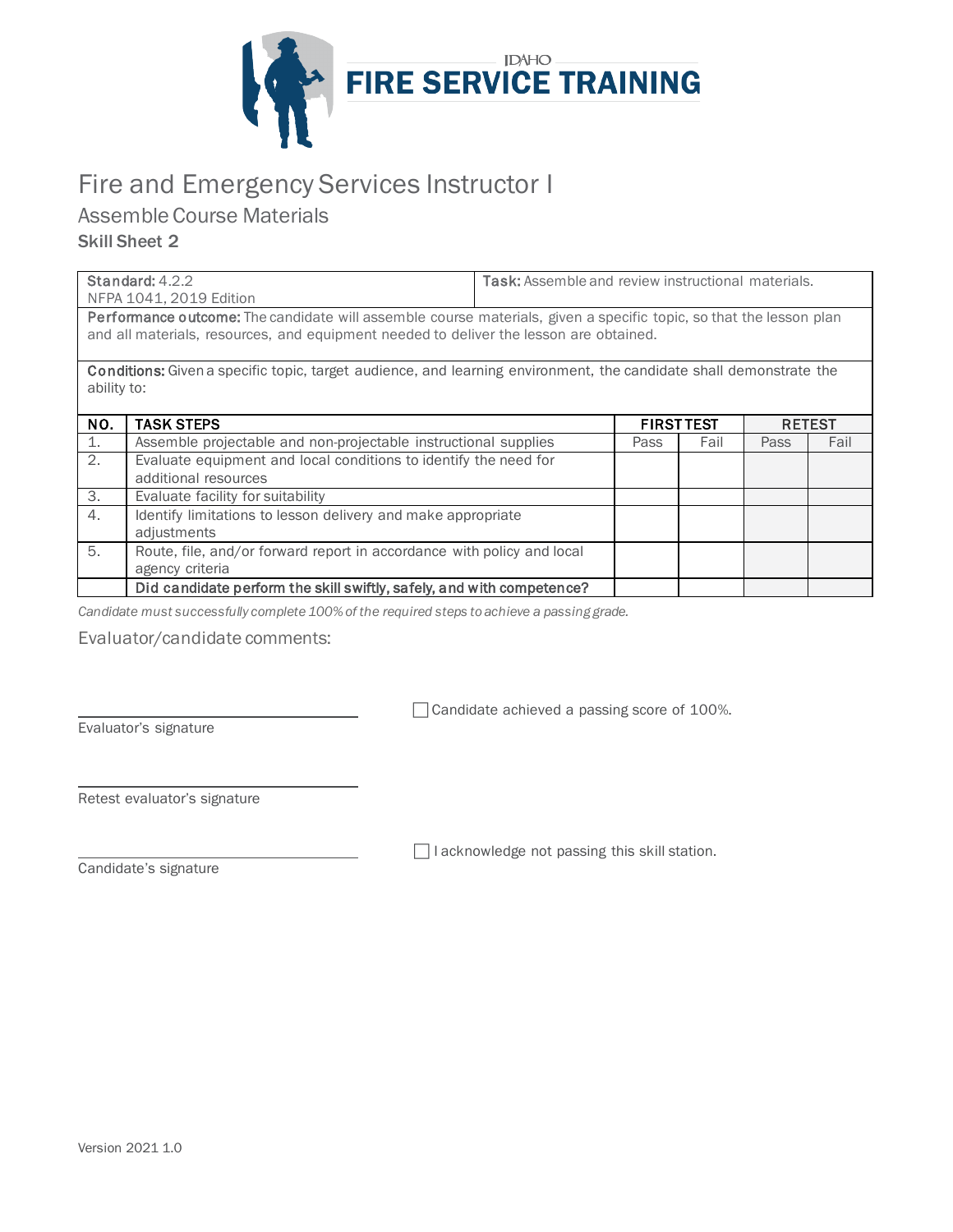

Adapt a Lesson Plan and Review Instructional Materials Skill Sheet 3

| <b>Standard:</b> 4.3.2,4.3.3,                                                                                                   | Task: Review and adapt a prepared lesson plan.                                                                         |
|---------------------------------------------------------------------------------------------------------------------------------|------------------------------------------------------------------------------------------------------------------------|
| NFPA 1041, 2019 Edition                                                                                                         |                                                                                                                        |
| <b>Performance outcome:</b> The candidate will review instructional materials, given the materials for a specific topic, target |                                                                                                                        |
|                                                                                                                                 | audience, learner characteristics, and learning environment so that elements of the lesson plan, learning environment, |
| and resources that need adaption are identified. The candidate will also adapt a prepared lesson plan, given course             |                                                                                                                        |
| materials and an assignment, so that the needs of the student and the objectives of the lesson plan are achieved.               |                                                                                                                        |
|                                                                                                                                 |                                                                                                                        |

Conditions: Given course materials and a specific topic, target audience, environment, and an assignment, the candidate shall demonstrate the ability to:

| NO.              | <b>TASK STEPS</b>                                                         |      | <b>FIRST TEST</b> |      | <b>RETEST</b> |
|------------------|---------------------------------------------------------------------------|------|-------------------|------|---------------|
| $\mathbf{1}$ .   | Review instructional materials, prepared lesson plan, resources for       | Pass | Fail              | Pass | Fail          |
|                  | topic, target audience, and learning environment                          |      |                   |      |               |
| 2.               | Analyze classroom, laboratory, or outdoor learning environment with       |      |                   |      |               |
|                  | considerations given for lighting, distractions, climate, weather, noise, |      |                   |      |               |
|                  | seating, audiovisual equipment, teaching aids, and student safety         |      |                   |      |               |
| 3.               | Adapt lesson based on capabilities of the facility.                       |      |                   |      |               |
| $\overline{4}$ . | Adapt lesson based on resources available.                                |      |                   |      |               |
| 5.               | Adjust to differences in learning styles.                                 |      |                   |      |               |
|                  | Did candidate perform the skill swiftly, safely, and with competence?     |      |                   |      |               |

*Candidate must successfully complete 100% of the required steps to achieve a passing grade.*

Evaluator/candidate comments:

Evaluator's signature

□ Candidate achieved a passing score of 100%.

Retest evaluator's signature

□ I acknowledge not passing this skill station.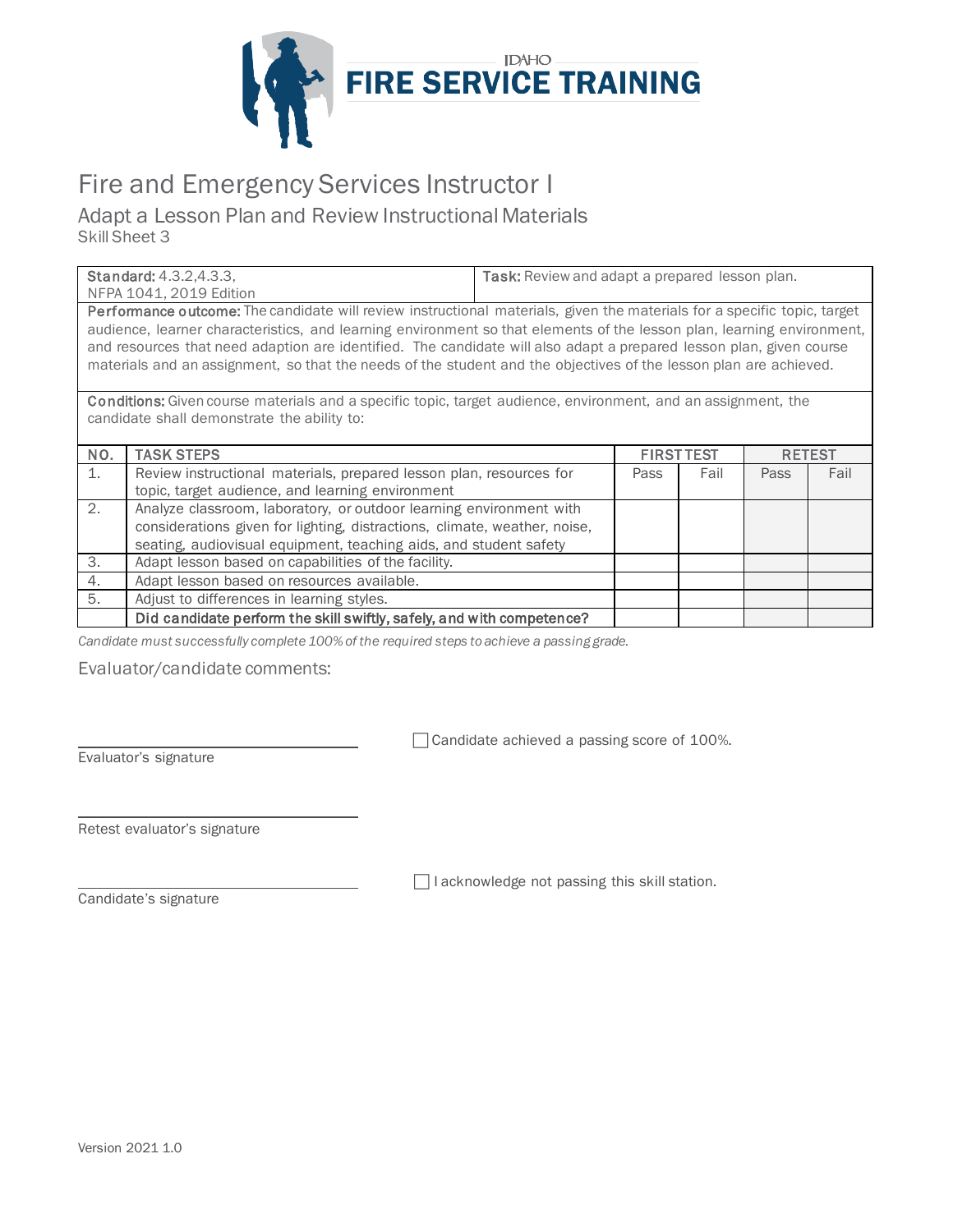

Classroom Organization (Learning Environment)

Skill Sheet 4

| <b>Standard:</b> 4.4.2,                                                                                                                                                                                                                                                             | Task: Organize the classroom, laboratory, or outdoor |
|-------------------------------------------------------------------------------------------------------------------------------------------------------------------------------------------------------------------------------------------------------------------------------------|------------------------------------------------------|
| NFPA 1041, 2019 Edition                                                                                                                                                                                                                                                             | learning environment.                                |
| Performance outcome: The candidate will organize the learning environment, given a facility and an assignment, so<br>that lighting, distractions, climate control or weather conditions, noise control, seating, audiovisual equipment,<br>teaching aids, and safety are addressed. |                                                      |
| Conditions: Given a facility and an instructional assignment, the candidate shall demonstrate the ability to:                                                                                                                                                                       |                                                      |

| NO. | <b>TASK STEPS</b> |                                                             |                                                                        |      | <b>FIRST TEST</b> |      | <b>RETEST</b> |
|-----|-------------------|-------------------------------------------------------------|------------------------------------------------------------------------|------|-------------------|------|---------------|
| 1.  |                   | Address lighting considerations                             |                                                                        | Pass | Fail              | Pass | Fail          |
| 2.  |                   | Consider internal and external distractions                 |                                                                        |      |                   |      |               |
| 3.  |                   |                                                             | Make considerations concerning climate control or weather conditions   |      |                   |      |               |
| 4.  |                   | Arrange seating appropriate for the location                |                                                                        |      |                   |      |               |
|     |                   |                                                             | Evaluator will select one of the following seating arrangement styles: |      |                   |      |               |
|     | A: Fan            | B: Classroom<br>D: Conference E: Chevron Style F: Horseshoe | C: Auditorium                                                          |      |                   |      |               |
| 5.  | G: Circled Chair  |                                                             |                                                                        |      |                   |      |               |
|     |                   | Place audiovisual equipment in optimal location             |                                                                        |      |                   |      |               |
| 6.  |                   | Collect, inspect, and arrange teaching aids                 |                                                                        |      |                   |      |               |
| 7.  | evaluator         |                                                             | Communicate safety responsibilities and/or considerations to the       |      |                   |      |               |
|     |                   |                                                             | Did candidate perform the skill swiftly, safely, and with competence?  |      |                   |      |               |

*Candidate must successfully complete 100% of the required steps to achieve a passing grade.*

#### Evaluator/candidate comments:

Evaluator's signature

□ Candidate achieved a passing score of 100%.

Retest evaluator's signature

Candidate's signature

□ I acknowledge not passing this skill station.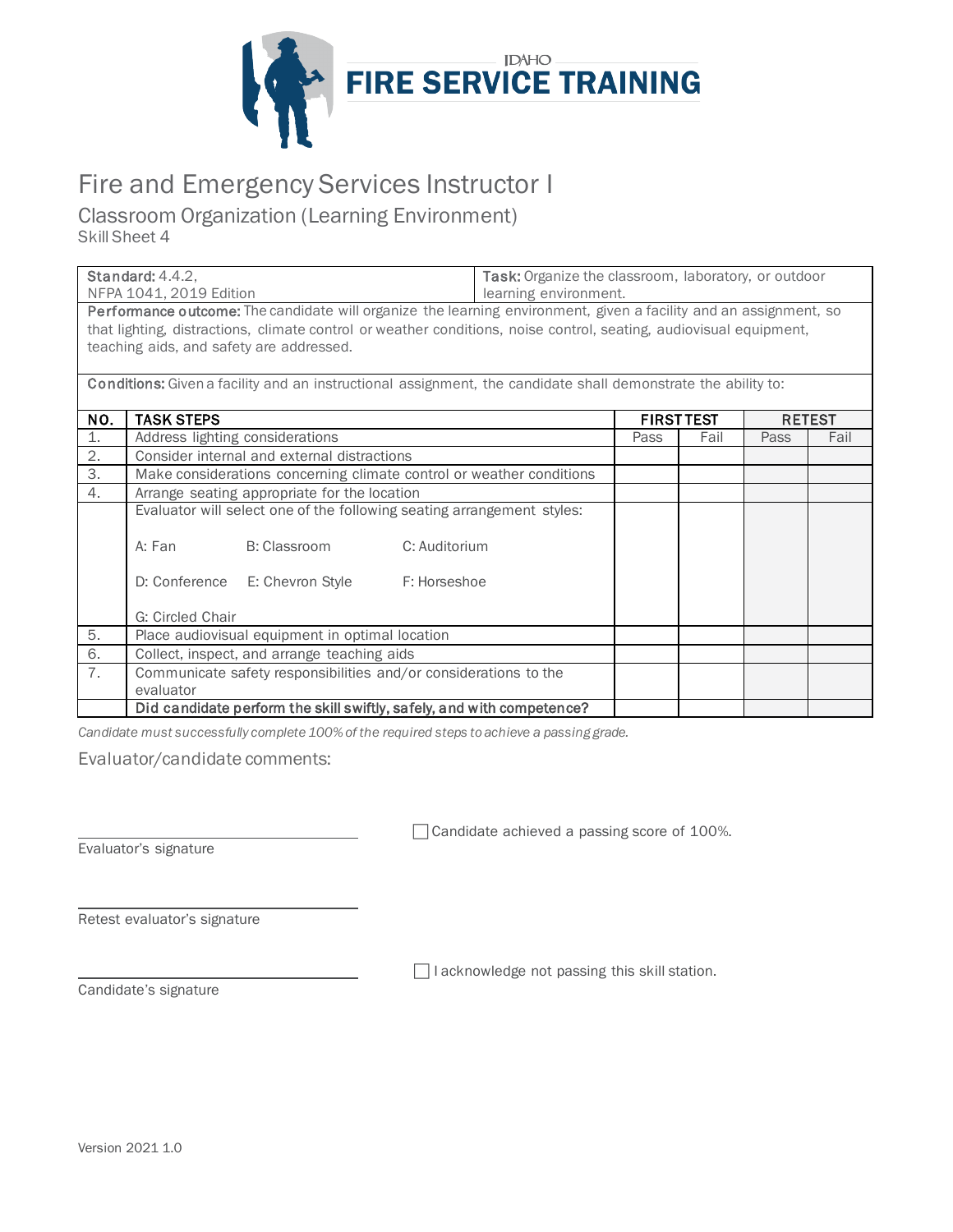

Presentation

Skill Sheet 5

|           | Standard: 4.4.3                                                                                                        | Task: Present and adjust prepared lesson plans. |      |                   |      |               |
|-----------|------------------------------------------------------------------------------------------------------------------------|-------------------------------------------------|------|-------------------|------|---------------|
|           | NFPA 1041, 2019 Edition                                                                                                |                                                 |      |                   |      |               |
|           | Performance outcome: The candidate will present and adjust prepared lessons, given a prepared lesson plan that         |                                                 |      |                   |      |               |
|           | specifies the presentation method(s), so that the method(s) indicated in the plan are used and the stated objective or |                                                 |      |                   |      |               |
|           | learning outcomes are achieved, applicable safety standards and practices are followed, and risks are addressed.       |                                                 |      |                   |      |               |
|           | Candidate will present for a minimum of 20 minutes; presentation will not exceed 25 minutes.                           |                                                 |      |                   |      |               |
|           |                                                                                                                        |                                                 |      |                   |      |               |
|           | Conditions: Given a prepared lesson plan that specifies the presentation method(s), the candidate shall demonstrate    |                                                 |      |                   |      |               |
|           |                                                                                                                        |                                                 |      |                   |      |               |
|           | the ability to:                                                                                                        |                                                 |      |                   |      |               |
|           |                                                                                                                        |                                                 |      |                   |      |               |
| NO.       | <b>TASK STEPS</b>                                                                                                      |                                                 |      | <b>FIRST TEST</b> |      | <b>RETEST</b> |
| $\perp$ . | Introduce themselves to the student                                                                                    |                                                 | Pass | Fail              | Pass | Fail          |
| 2.        | Introduce subject matter                                                                                               |                                                 |      |                   |      |               |
| 3.        | Explains why material is important and how it will be useful to the                                                    |                                                 |      |                   |      |               |
|           | student                                                                                                                |                                                 |      |                   |      |               |
| 4.        | Explains objectives                                                                                                    |                                                 |      |                   |      |               |
| 5.        | Present new skill, concepts, and/or procedures according to the                                                        |                                                 |      |                   |      |               |
|           | prepared lesson plan                                                                                                   |                                                 |      |                   |      |               |

| 3.  | Explains why material is important and how it will be useful to the      |  |  |
|-----|--------------------------------------------------------------------------|--|--|
|     | student                                                                  |  |  |
| 4.  | Explains objectives                                                      |  |  |
| 5.  | Present new skill, concepts, and/or procedures according to the          |  |  |
|     | prepared lesson plan                                                     |  |  |
| 6.  | Directs students towards meeting objectives                              |  |  |
|     | Demonstrates new skills competently (if applicable)                      |  |  |
| 8.  | Achieve learning outcomes                                                |  |  |
| 9.  | Maintains class continuity; ability to adapt to changing circumstances   |  |  |
| 10. | Delivers lesson in an efficient and effective manner                     |  |  |
| 11. | Voice is clear, effectively pitched, and well-modulated and reasonably   |  |  |
|     | free of language errors                                                  |  |  |
| 12. | Style is reasonably free of mannerisms materially detracting to teaching |  |  |
|     | effort                                                                   |  |  |
| 13. | Complete presentation within allotted time frame (20-25 min)             |  |  |
|     | Did candidate perform the skill swiftly, safely, and with competence?    |  |  |

*Candidate must successfully complete 100% of the required steps to achieve a passing grade.*

Evaluator/candidate comments:

Evaluator's signature

□ Candidate achieved a passing score of 100%.

Retest evaluator's signature

Candidate's signature

□ I acknowledge not passing this skill station.

Version 2021 1.0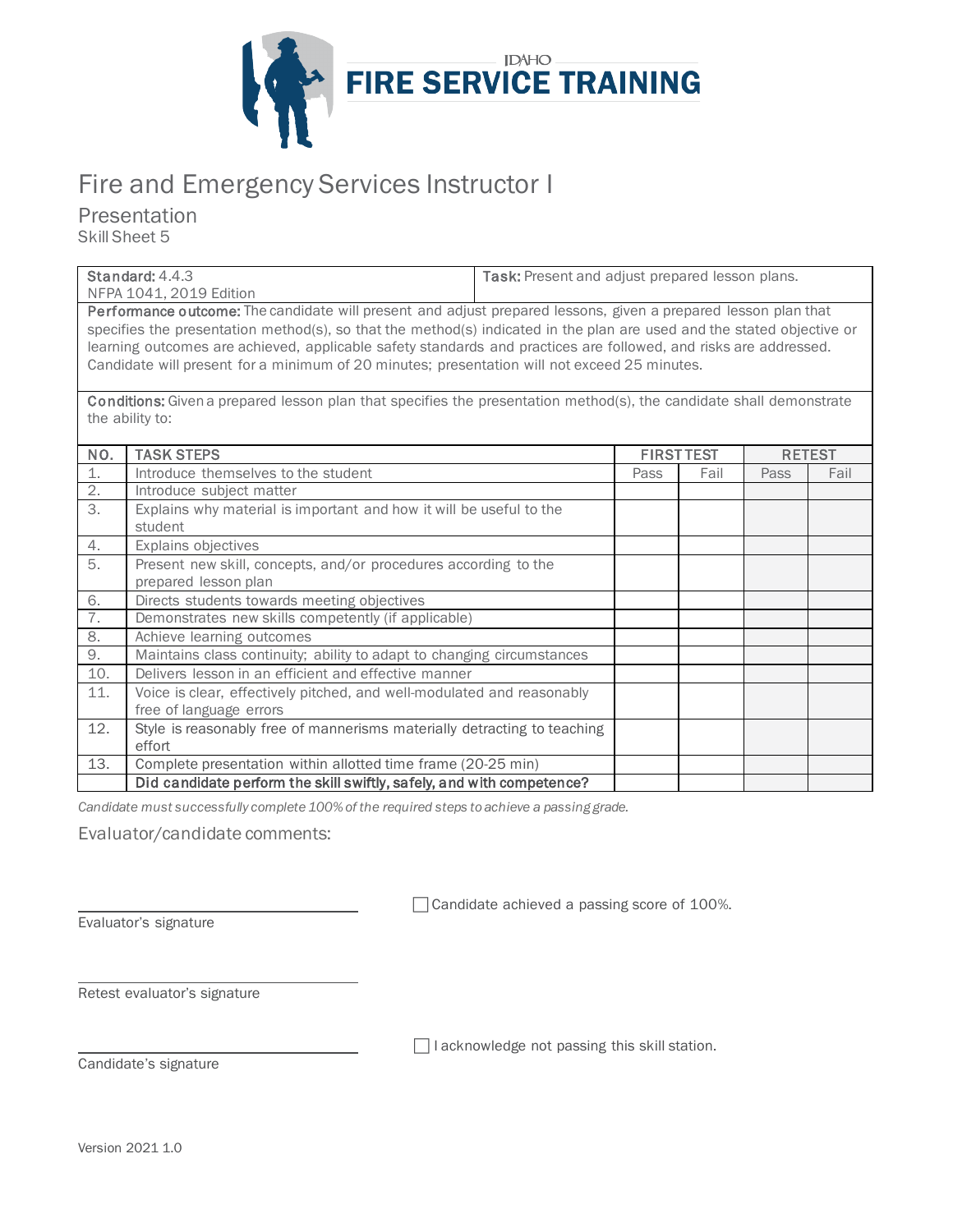

Adjust to Differences in Learning Characteristics Skill Sheet 6

| <b>Standard:</b> 4.4.4.4.4.5 | <b>Task:</b> Adjust to differences in learner characteristics and |
|------------------------------|-------------------------------------------------------------------|
| NFPA 1041, 2019 Edition      | utilize instructional technology tools.                           |

Performance outcome: The candidate will adjust to differences in learner characteristics, abilities, cultures, and behaviors, given the instructional environment, so that lesson objectives are accomplished, disruptive behavior is addressed, and a safe learning environment is maintained. The candidate will also operate instructional technology tools and demonstration devices, given a learning environment and equipment, so that the equipment functions, the intended objectives are presented, and the transitions between media and other parts of the presentations between media and other parts of the presentation are accomplished.

Conditions: Given an instructional environment and a scenario, the candidate shall demonstrate the ability to:

| NO. | <b>TASK STEPS</b>                                                         |      | <b>FIRST TEST</b> |      | <b>RETEST</b> |
|-----|---------------------------------------------------------------------------|------|-------------------|------|---------------|
|     | Adjust to differences in learning style, ability, or behavior             | Pass | Fail              | Pass | Fail          |
| 2.  | Adjust to changes in the classroom environment                            |      |                   |      |               |
| 3.  | Use basic coaching and motivational techniques                            |      |                   |      |               |
| 4.  | Correct disruptive behaviors                                              |      |                   |      |               |
| 5.  | Provide students an opportunity to work under supervision                 |      |                   |      |               |
| 6.  | Provide a safe learning environment                                       |      |                   |      |               |
| 7.  | Adaption of lesson plan or materials to specific instructional situations |      |                   |      |               |
| 8.  | Did the candidate satisfactory and smoothly utilize instructional         |      |                   |      |               |
|     | technology tools?                                                         |      |                   |      |               |
|     | Did candidate perform the skill swiftly, safely, and with competence?     |      |                   |      |               |

*Candidate must successfully complete 100% of the required steps to achieve a passing grade.*

Evaluator/candidate comments:

Evaluator's signature

Candidate achieved a passing score of 100%.

Retest evaluator's signature

 $\Box$  I acknowledge not passing this skill station.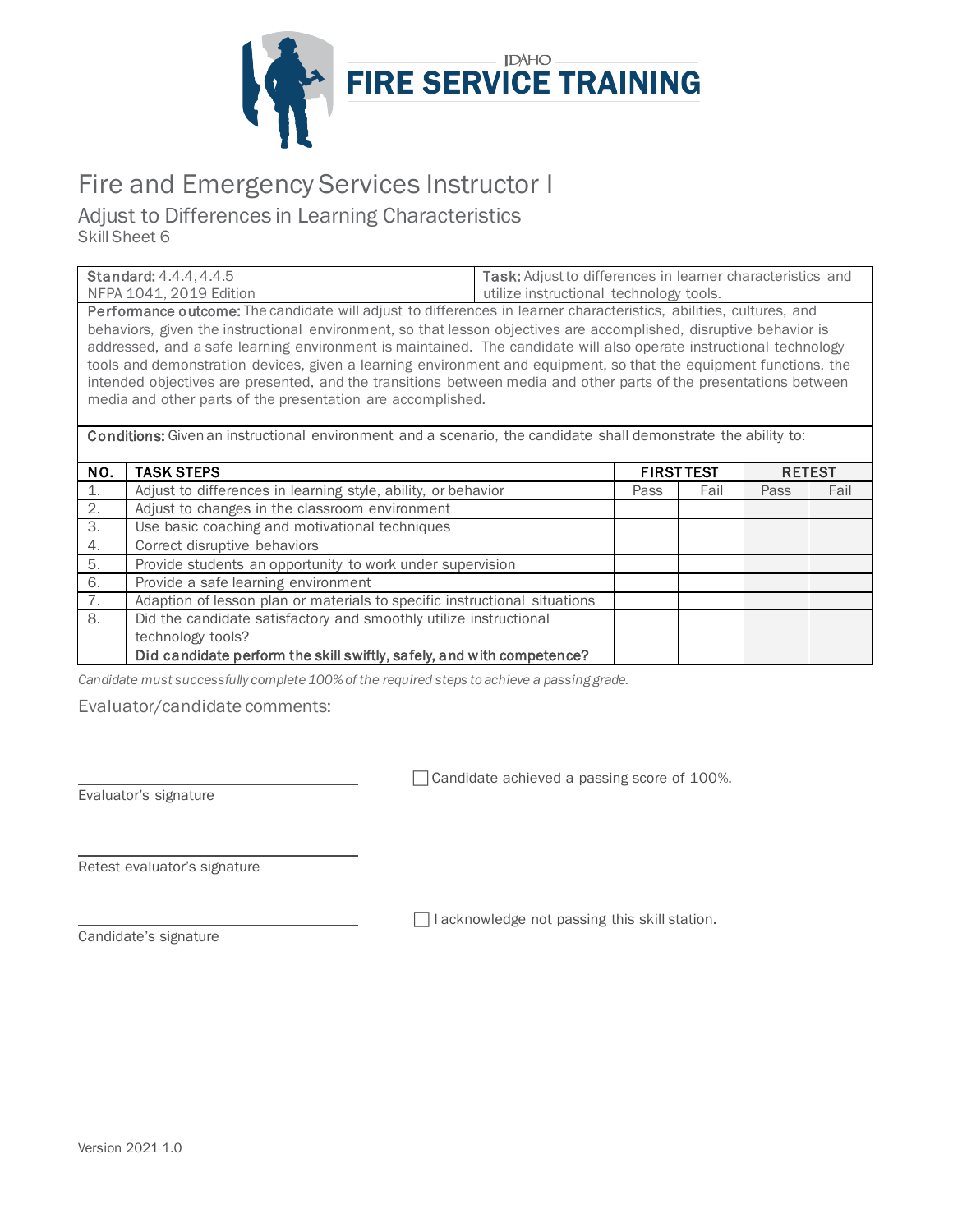

Prepare Request for Resources

Skill Sheet 7

| <b>Standard:</b> 4.2.3, 4.2.4 | <b>Task:</b> Prepare resource requests and schedule single |
|-------------------------------|------------------------------------------------------------|
| NFPA 1041, 2019 Edition       | instructional session                                      |
|                               |                                                            |

Performance outcome: The candidate will prepare a request for resources, given training goals and current resources, so that the resources required to meet training goals are identified and documented; schedule single instructional sessions in accordance the AHJ scheduling procedures including instructional facilities and a timeline for delivery.

Conditions:Given an identified training need, the candidate shall demonstrate the ability to:

| NO. | <b>TASK STEPS</b>                                                                                                                      | <b>FIRST TEST</b> |      | <b>RETEST</b> |      |
|-----|----------------------------------------------------------------------------------------------------------------------------------------|-------------------|------|---------------|------|
|     |                                                                                                                                        | Pass              | Fail | Pass          | Fail |
|     | Identify and document resources required to meet training goals                                                                        |                   |      |               |      |
| 2.  | Draft email to Training Chief regarding the course and resources<br>needed                                                             |                   |      |               |      |
| 3.  | Completes resource request including a training schedule                                                                               |                   |      |               |      |
| 4.  | Prepare training records (class roster, date, time, method of instruction,<br>instructor, materials needed, and total training hours). |                   |      |               |      |
|     | Did candidate perform the skill swiftly, safely, and with competence?                                                                  |                   |      |               |      |

*Candidate must successfully complete 100% of the required steps to achieve a passing grade.*

Evaluator/candidate comments:

Evaluator's signature

Candidate achieved a passing score of 100%.

Retest evaluator's signature

Candidate's signature

□ I acknowledge not passing this skill station.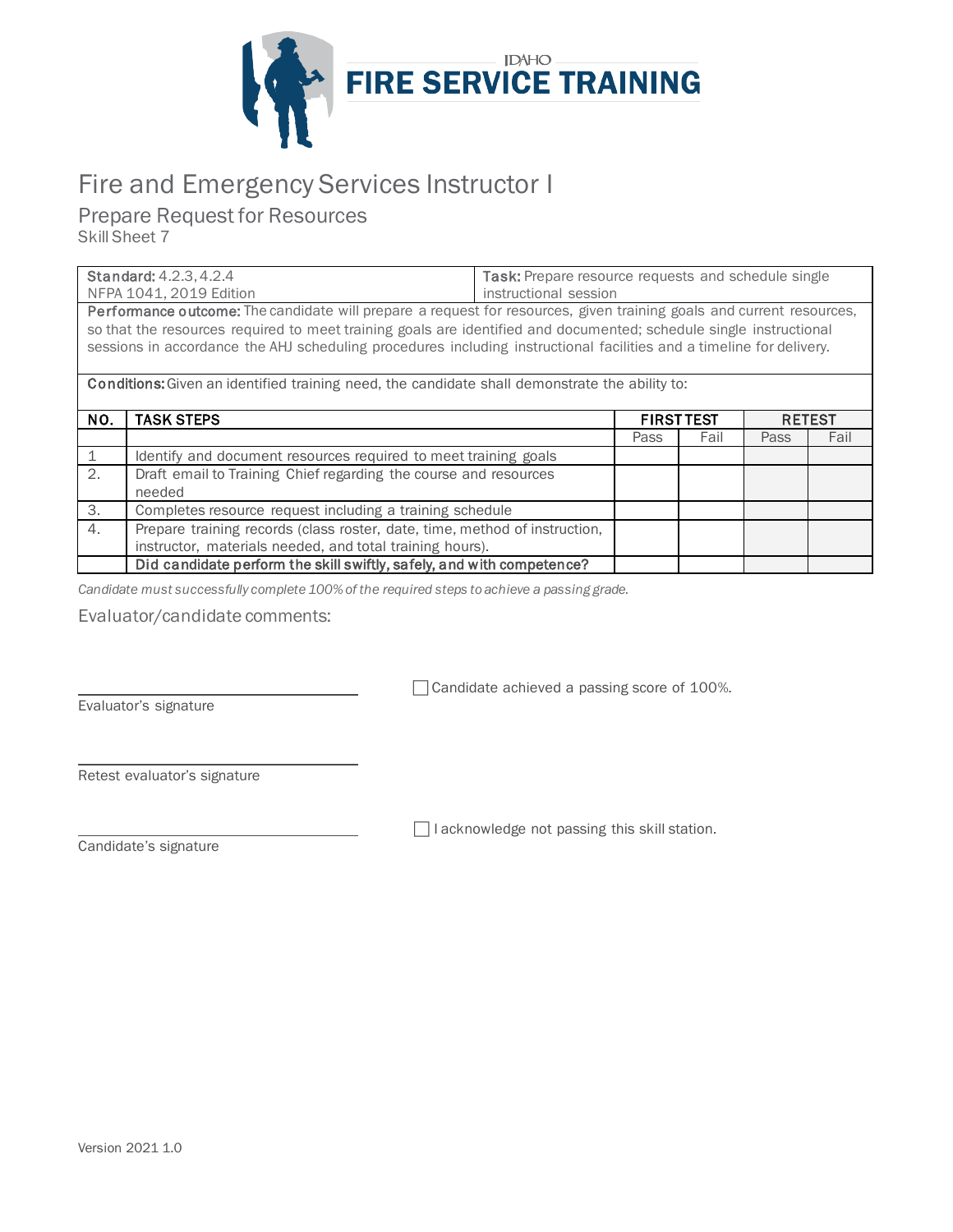

Evaluation and Testing

Skill Sheet 8

| <b>Standard:</b> 4.5.2, 4.5.3, 4.5.4 | <b>Task:</b> Administer oral, written, or performance tests; grade |
|--------------------------------------|--------------------------------------------------------------------|
| NFPA 1041, 2019 Edition              | and report examination results.                                    |

Performance outcome: The candidate will accurately administer oral, written, and performance tests, given a lesson plan, evaluation instruments, and evaluation procedures of the AHJ, so that bias or discrimination is eliminated, the testing is conducted according to procedures and the security of the materials is maintained; grade student tests, given class answer sheets or skills and appropriate answer keys, so the examinations are accurately graded and properly secured; and report tests results are properly reported according to procedures and unusual circumstances are reported.

Conditions: Given a policies and procedures, a lesson plan, evaluation instruments, and the evaluation procedures, the candidate shall demonstrate the ability to:

| NO. | <b>TASK STEPS</b>                                                         | <b>FIRST TEST</b> |      | <b>RETEST</b> |      |
|-----|---------------------------------------------------------------------------|-------------------|------|---------------|------|
| 1.  | Orally quiz key points                                                    | Pass              | Fail | Pass          | Fail |
| 2.  | Conduct testing according to procedures                                   |                   |      |               |      |
| 3.  | Accurately score test using skills checklists or appropriate written test |                   |      |               |      |
|     | answer key                                                                |                   |      |               |      |
| 4.  | Maintain security of test scores and exams and confidentiality of results |                   |      |               |      |
| 5.  | Report and record testing scores                                          |                   |      |               |      |
| 6.  | Report any unusual testing circumstances to the proper authority          |                   |      |               |      |
|     | Did candidate perform the skill swiftly, safely, and with competence?     |                   |      |               |      |

*Candidate must successfully complete 100% of the required steps to achieve a passing grade.*

Evaluator/candidate comments:

Evaluator's signature

Retest evaluator's signature

Candidate's signature

Candidate achieved a passing score of 100%.

 $\Box$  I acknowledge not passing this skill station.

Fire and Emergency Services Instructor I

Provide Evaluation Feedback Skill Sheet 9

Version 2021 1.0